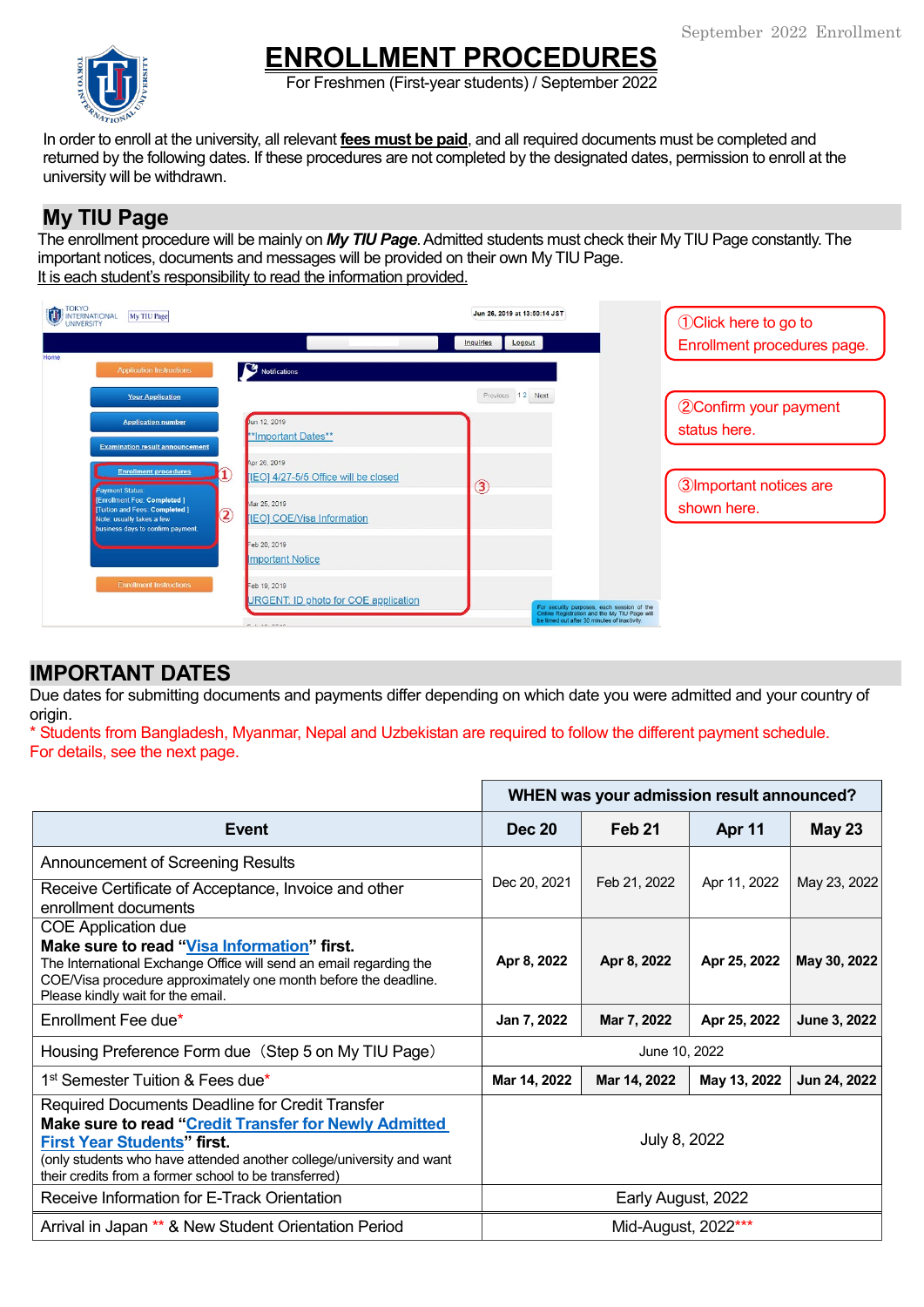| Matriculation Ceremony  | September 1, 2022 |
|-------------------------|-------------------|
| Fall 2022 Classes begin | September 2, 2022 |

\*\* Make sure to download and rea[d "Before Purchasing your ticket to Japan"](https://www.tiu.ac.jp/etrack/admissions/docs/Before_Purchasing_Your_Ticket_to_Japan.pdf) from the "For Admitted Students" page of our website. \*\*\*Arrival period may change drastically depending on the current COVID19 situation (entry restrictions) and the capacity of the dorms. Please check regularly for updates from the university.

## **Advance Payment of Fees (**Students from **Bangladesh, Myanmar, Nepal and Uzbekistan)**

Students of nationalities mentioned above enrolling to TIU are required to pay the full annual amount of tuition and fees for the entire first year of studies before applying for a Certificate of Eligibility. From the second year onwards, these students will be able to pay their tuition and fees on a semester basis. This rule is to provide assurance to the Japanese Immigration Bureau as well as TIU that the student has sufficient financial resources to study abroad at our university. Please be reminded that only the immigration Bureau has the authority to grant your COE.

| WHEN was your admission | Payment Due Dates for Advance Payment Students |                                                              |                                                                |  |
|-------------------------|------------------------------------------------|--------------------------------------------------------------|----------------------------------------------------------------|--|
| result announced?       | <b>Enrollment Fee</b>                          | 1 <sup>st</sup> Semester tuition and fees<br>(Fall Semester) | 2 <sup>nd</sup> Semester tuition and fees<br>(Spring Semester) |  |
| Dec 20                  | Jan 7, 2022                                    | Mar 14, 2022                                                 |                                                                |  |
| Feb <sub>21</sub>       | Mar 7, 2022                                    | Mar 14, 2022                                                 |                                                                |  |
| Apr 11                  | Apr 25, 2022                                   | May 13, 2022                                                 |                                                                |  |
| May 23                  | Jun 3, 2022                                    |                                                              |                                                                |  |

#### **Mandatory Placement Tests**

| <b>HOW</b>                | <b>TEST</b>                          | <b>WHEN</b>                          | <b>WHO</b>                                                       | <b>DETAILS</b>                                                                                                                                                                                                                                                                                                                                                                                        |  |  |
|---------------------------|--------------------------------------|--------------------------------------|------------------------------------------------------------------|-------------------------------------------------------------------------------------------------------------------------------------------------------------------------------------------------------------------------------------------------------------------------------------------------------------------------------------------------------------------------------------------------------|--|--|
| <b>Online</b><br>(Moodle) | <b>Mathematics</b>                   |                                      | <b>BE/DBI</b><br><b>Majors</b><br>only                           | <b>Fundamentals</b> of<br><b>Mathematics</b><br>course<br>is<br>mandatory for <b>ALL new students in the Business</b><br>Economics (BE) and Digital Business and<br><b>Innovation (DBI) majors.</b><br>Students who display a high level of mathematics<br>proficiency will be exempt from the required<br>Fundamentals of Mathematics course, however will<br>still need to take the placement test. |  |  |
|                           | <b>Academic</b><br>Literacy          | July 1 to<br><b>July 18,</b><br>2022 |                                                                  | <b>Academic Literacy courses are mandatory for ALL</b><br>new students.<br>In order to best determine placement for these<br>courses, all students are required to take the<br>placement test.                                                                                                                                                                                                        |  |  |
|                           | Japanese<br>Part 1                   |                                      | All<br>students                                                  | Elementary Japanese 1A and Elementary<br>Japanese 1B courses are mandatory for<br>ALL new students.<br>In order to ensure you are placed in the appropriate<br>class for your level, all students are required to take<br>the (Part 1) placement test.                                                                                                                                                |  |  |
|                           | <b>Japanese</b><br>Part <sub>2</sub> | July 26 to<br>August 2,<br>2022      | <b>Students</b><br>who scored<br>high marks<br>on Part 1<br>only | Students of native Japanese level or who have a<br>solid Japanese language foundation will be<br>exempted from taking required Japanese courses.<br>*However, these students must first take and pass<br>the (Part 2) placement test.                                                                                                                                                                 |  |  |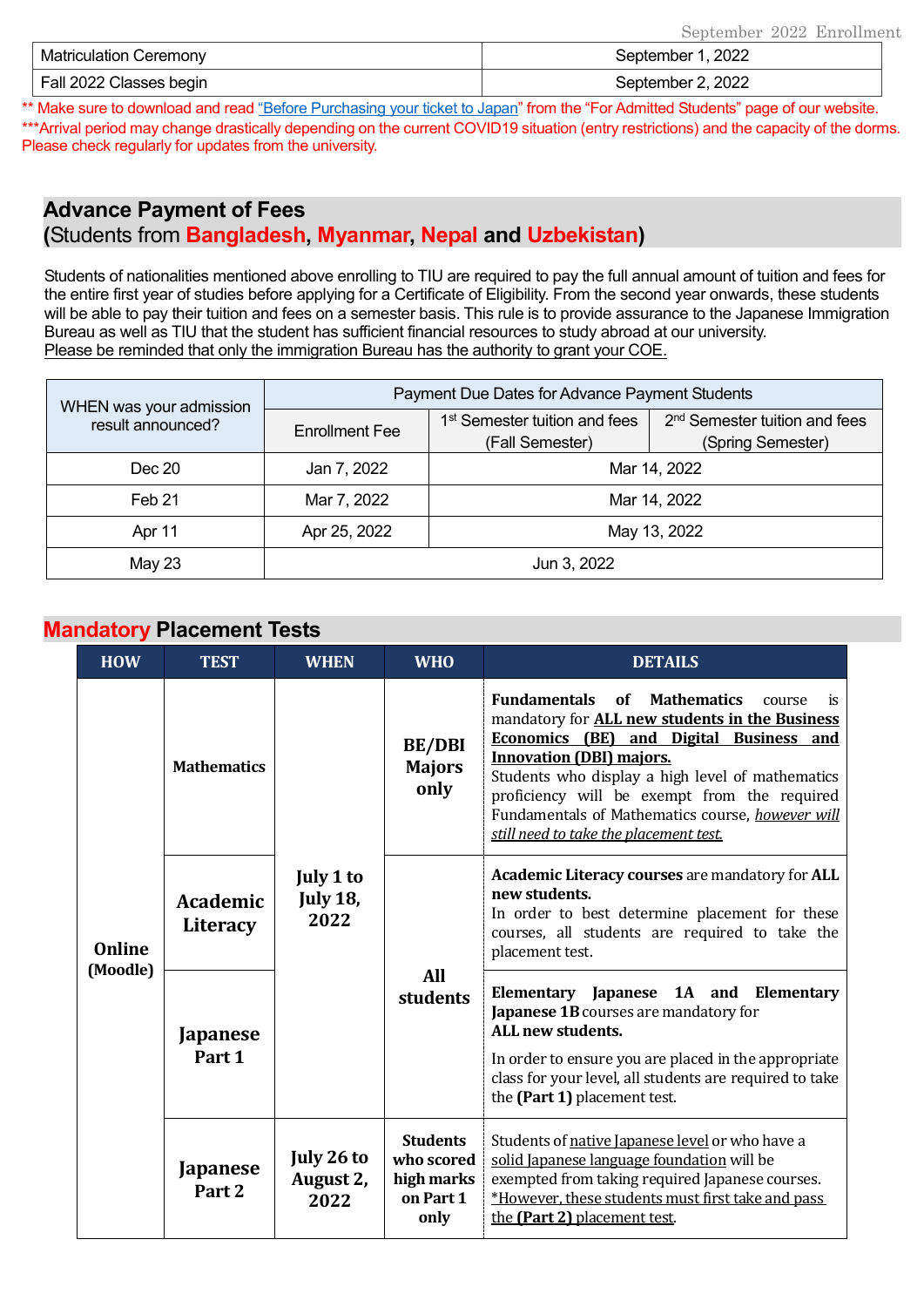# **Immigration Documents (International students only)**

Download and read the VISA(COE) Information carefully and submit the required documents by the due date to the International Exchange Office (IEO).

【Note】

- If you have been denied a visa (COE) to enter Japan before, you must inform the IEO a[t etrack-student@tiu.ac.jp.](mailto:etrack-student@tiu.ac.jp) Additional documents may be required for those who have been denied a visa in the past.
- If you do not have a valid passport, please apply for a new passport urgently and send a copy of the passport to the IEO right after the passport is issued.
- For Uzbek students: There are currently two types of passports in Uzbekistan, Green passport (old-styled passport) and Burgundy-colored passport (New international passport). If you have not sent a copy of your new international passport to TIU, please send it. Please apply for it if you do not have a new international passport. It is impossible to apply for a visa with an old-styled passport.
- If you used a study abroad agent/TIU Overseas office for your admissions, you may have to submit your COE application documents to them. Please contact the agent/TIU overseas office to confirm where you should send your COE application documents.

## **Payment of University Fees**

An outline of fees and due dates is given below. Please find bank details on the invoice. (All fees are stated in Japanese Yen)

| <b>Amount to Pay</b>                 |                                                 |                                             |                                               |  |  |
|--------------------------------------|-------------------------------------------------|---------------------------------------------|-----------------------------------------------|--|--|
| <b>Tuition Reduction Scholarship</b> | <b>Enrollment Fee</b><br>(Only At School Entry) | 1 <sup>st</sup> Semester<br>(Fall Semester) | 2 <sup>nd</sup> Semester<br>(Spring Semester) |  |  |
| No Reduction                         |                                                 | 600,000*                                    | 600,000                                       |  |  |
| 30% Reduction                        |                                                 | 465,000*                                    | 465,000                                       |  |  |
| 50% Reduction                        | 250,000                                         | 375,000*                                    | 375,000                                       |  |  |
| 80% Reduction                        |                                                 | 240,000*                                    | 240,000                                       |  |  |
| 100% Reduction                       |                                                 | 150,000*                                    | 150,000                                       |  |  |

\* A one-time 40,000-yen Alumni Association fee will be added to the first semester tuition and fee.

- The tuition will increase from the second year, while the operations fee will remain the same. See the application guidelines for details.

| <b>Payment Due Dates</b>           |                       |                          |                          |  |  |
|------------------------------------|-----------------------|--------------------------|--------------------------|--|--|
| <b>Your Application Period</b>     | <b>Enrollment Fee</b> | 1 <sup>st</sup> Semester | 2 <sup>nd</sup> Semester |  |  |
|                                    |                       | (Fall Semester)          | (Spring Semester)        |  |  |
| Dates for those admitted on Dec 20 | Jan 7, 2022           | Mar 14, 2022             | Mid-May, 2023            |  |  |
| Dates for those admitted on Feb 21 | Mar 7, 2022           | Mar 14, 2022             |                          |  |  |
| Dates for those admitted on Apr 11 | Apr 25, 2022          | May 13, 2022             |                          |  |  |
| Dates for those admitted on May 23 | Jun 3, 2022           | Jun 24, 2022             |                          |  |  |

- We will not confirm your payment by email. You can check your payment status on your My TIU Page a few business days after transferring your fees. Keep in mind that international bank transfers will take several business days to process.
- From the 2nd semester onwards, **No international bank transfers are allowed** to pay your tuition and fees. It means that your financial supporter needs to transfer the funds to your Japanese bank account (TIU will help you to open one).

# **Scholarships (International students only)**

There are scholarships offered by public and private organizations outside of the university. Please be advised that most scholarships are competitive and require applicants to have a certain level of Japanese language skill. The International Exchange Office will inform all E-Track students as soon as each scholarship's application period starts.